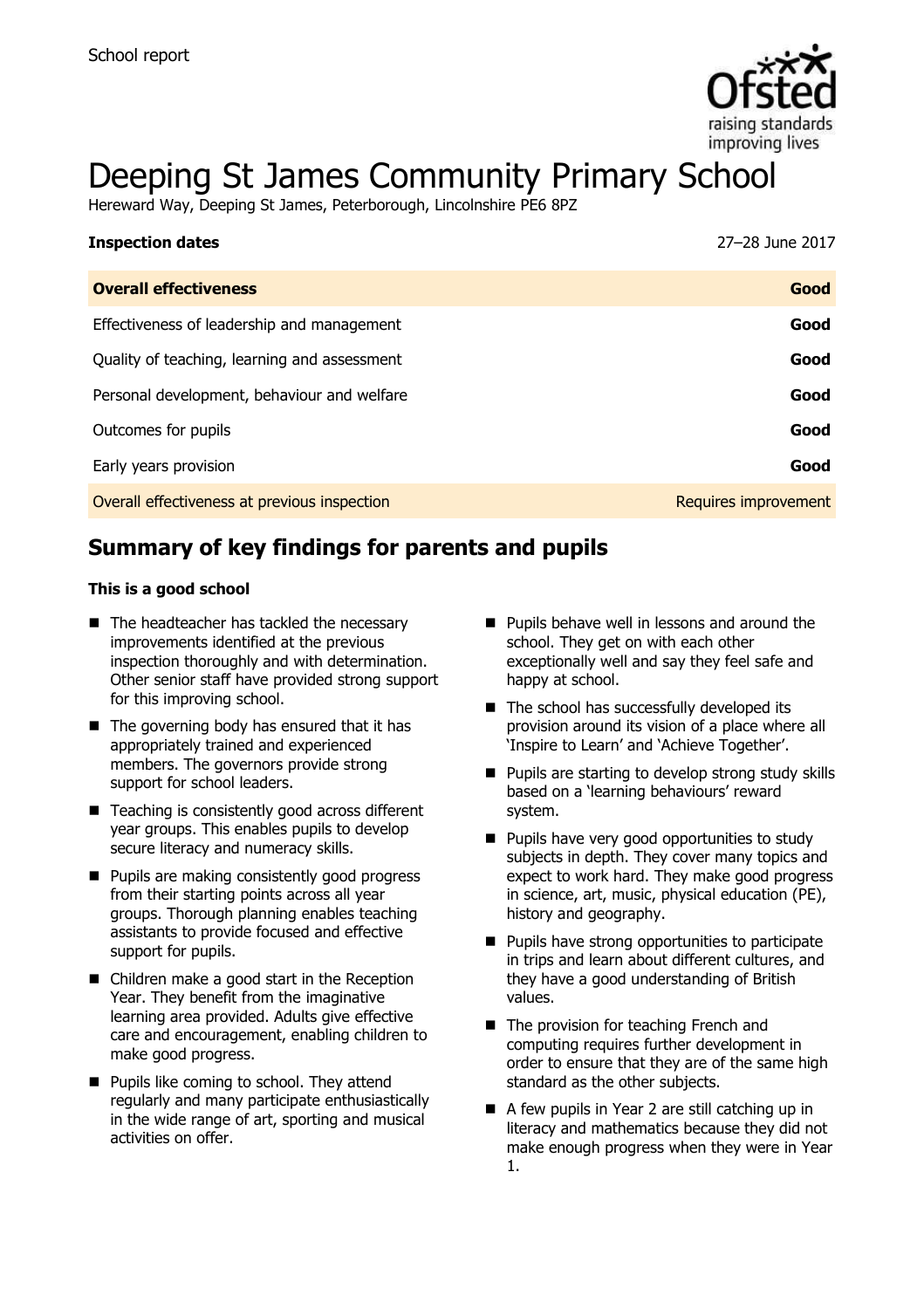

## **Full report**

### **What does the school need to do to improve further?**

- **Improve teaching further by:** 
	- ensuring that a greater proportion of pupils in key stage 1 make consistently good progress from their starting points.
- **IMPROVE leadership and management further by:** 
	- developing the provision for languages and computing so that these aspects of the curriculum are of the same high quality as other subjects.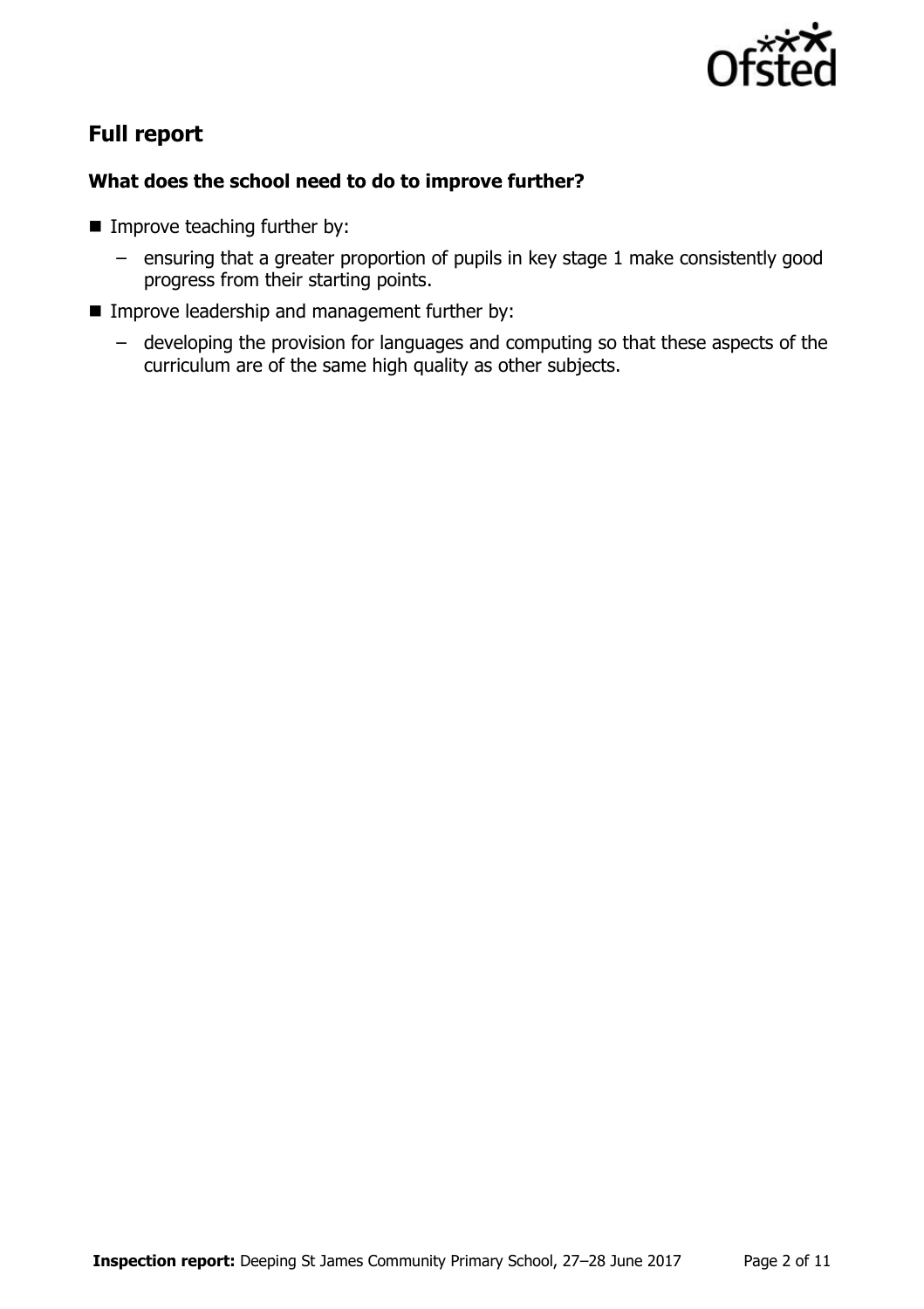

## **Inspection judgements**

#### **Effectiveness of leadership and management Good**

■ The headteacher leads the school with determination, enthusiasm and skill. All the areas identified as needing improvement in the previous inspection have been tackled thoroughly. Senior staff provide strong and effective support for the school's development.

- Leaders check teaching regularly through a mixture of observations and reviews of work in books. They have high expectations. Any areas requiring improvement are identified and further checks are then made to check progress. Targets set for teachers are clear and reviewed regularly.
- Staff are working consistently across current year groups to provide good learning opportunities. The school has a strong culture of staff collaboration and team working. This approach enables pupils to know what to expect as they move through the school and helps their learning.
- Staff with responsibility for subjects and other aspects of the school plan and review progress on agreed areas for development thoroughly. Staff receive regular training in order to keep their skills up to date.
- Leaders have ensured that staff and pupils understand their expectations for tolerance and respect. Pupils are taught about British values and have the opportunity to consider a wide range of faiths and cultures.
- The careful planning of literacy and numeracy teaching across the school means that pupils are confident and secure. Leaders have ensured that there are few differences in the progress made by pupils from different groups.
- **Pupils study a good range of subjects in depth. They cover science, history, geography** and other topics in some detail. The provision for art, music, sports and the range of trips available is exceptional for the size of school. Additional sports premium funding enhances and extends opportunities for participation well.
- **Pupils participate enthusiastically in opportunities outside the school day. The school** has a very strong reputation for its sporting and musical activities in the local area. Over half of the school take up the opportunity to learn a musical instrument. School assemblies are a hive of musical activity.
- Additional funding for pupils who have special educational needs and/or disabilities is used effectively. The funding for disadvantaged pupils provides well-planned additional support and resources.

#### **Governance of the school**

- The governing body has a good range of skills and expertise.
- Governors have attended additional training where needed and have been successful in holding leaders to account for the performance of the school.
- The governing body has checked that additional funding for sports, disadvantaged pupils and for those who have special educational needs and/or disabilities is spent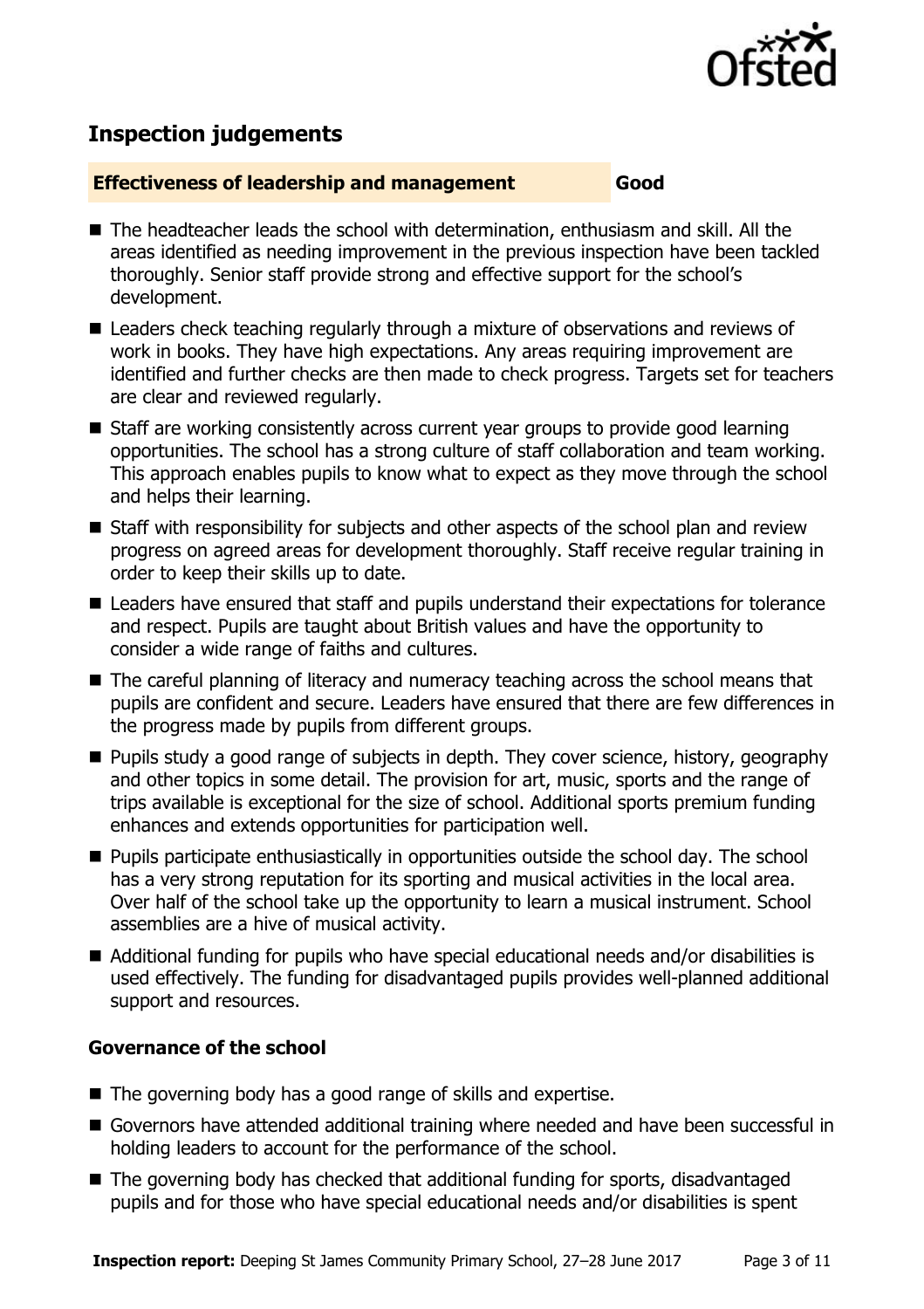

wisely.

- $\blacksquare$  The governing body has checked that the targets set for staff are suitable, ambitious and linked appropriately to pay progression.
- The governing body has made sure that safeguarding arrangements at the school are secure and that staff have had training in their understanding of radicalisation.

#### **Safeguarding**

- The arrangements for safeguarding are effective.
- School leaders ensure that all staff are suitably qualified and experienced. Staff receive regular training in how to be alert for any concerns they might have for a pupil's welfare and they feel confident about how to report anything they are worried about.
- **Pupils spoken to say they feel very safe in the school. They feel that pupils get on well** with each other and they have no concerns about bullying. The very large majority of parents who completed Parent View, as well as the staff who completed a survey for this inspection, agree that this aspect of the school's provision is strong.
- Around the school, the culture of tolerance and respect creates a positive and supportive environment where pupils thrive.

#### **Quality of teaching, learning and assessment Good**

- Teaching is consistently good across the different year groups and in a wide range of subjects.
- Teachers are confident in their subject knowledge and use this well to plan lessons that enable pupils to make secure progress.
- $\blacksquare$  In mathematics pupils regularly complete tasks to test their knowledge before tackling activities that are designed to close gaps in their current understanding. This enables teachers to plan activities that are appropriate, specific and helpful.
- A systematic approach to the use of common terms is helping pupils to write with confidence and accuracy across a range of subjects.
- $\blacksquare$  Reading is taught with a high level of consistency, enabling pupils to develop secure skills. They develop a good understanding of how to sound out letters in the Reception Year, Year 1 and Year 2. Across the school, pupils read challenging books together and discuss them with enthusiasm.
- All classes cover a wide range of topics and subjects in depth. Pupils are expected to work hard and present work to a high standard regardless of the context.
- Teaching assistants have clear planning to support their work. They are trained well for their roles and the particular aspects of learning they will focus on.
- The school's policy for marking and feedback about pupils' work is detailed and staff across the school use this well. Pupils feel they are clear about how well they are doing as well as the things they need to concentrate on next.
- The school's expectations for behaviour are consistent across the different classes.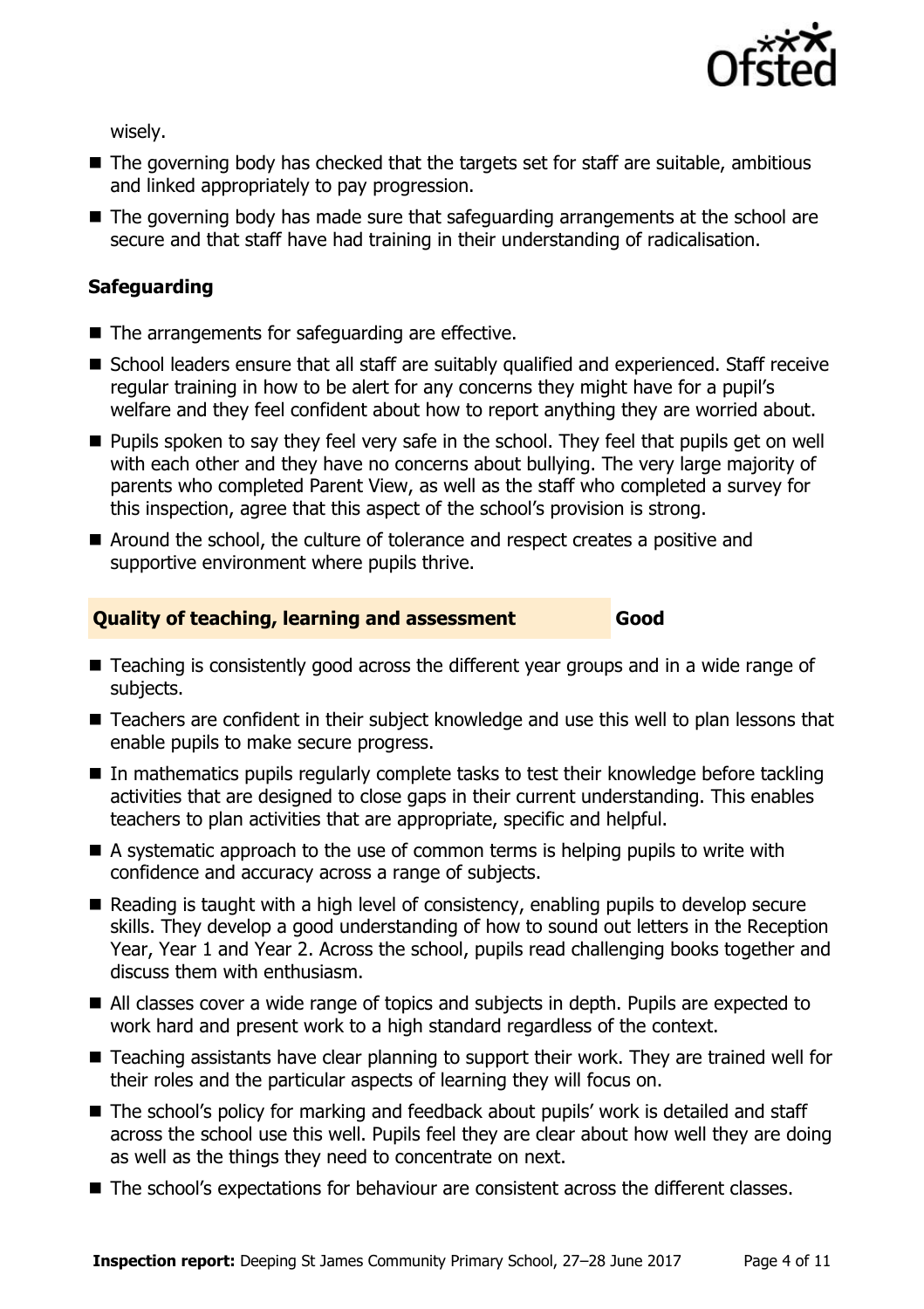

Relationships are positive and productive. Pupils say that learning is often 'good fun'.

■ Parents receive regular, helpful information about how well pupils are doing. They say they feel confident about contacting the school if they have queries or concerns.

#### **Personal development, behaviour and welfare Good**

#### **Personal development and welfare**

- The school's work to promote pupils' personal development and welfare is good.
- **Pupils are proud of their work and appreciate the school and its expectations. They are** positive about every aspect of the school.
- **Pupils are able to discuss ideas with each other in pairs or small groups. They listen** well and are prepared to consider different views, cultures and faiths. They have a strong sense of the importance of tolerance and respect.
- **Pupils say they feel safe and confident about being at school. Those spoken to say** there is no bullying and are very confident that if they had any concerns an adult would deal with them effectively. They have a good understanding of how to stay safe when using computers.
- **Pupils have a good understanding of the importance of a healthy lifestyle and know** about the contribution made by diet and exercise.

#### **Behaviour**

- $\blacksquare$  The behaviour of pupils is good.
- **Pupils almost always concentrate well in lessons. Those spoken to said they found** much of the learning enjoyable and fun. They are enthusiastic about the school's approach to developing 'learning behaviours'.
- **Pupils behave very well as they move around the school. They are considerate of each** other, respectful and polite.
- All groups of pupils attend regularly.
- **Pupils listen to each other well when discussing ideas. In assemblies they give each** other encouragement and support when performing. They participate in additional activities with enthusiasm.
- The pupils support the school's house system by consistently trying to do their best.
- The school's systems for developing positive attitudes to learning have been increasingly successful. A few pupils occasionally find it hard to maintain their concentration and enthusiasm when topics are difficult. The approach to developing 'learning behaviours' developed by the school is helping these pupils to keep going when they find it difficult.

**Outcomes for pupils Good**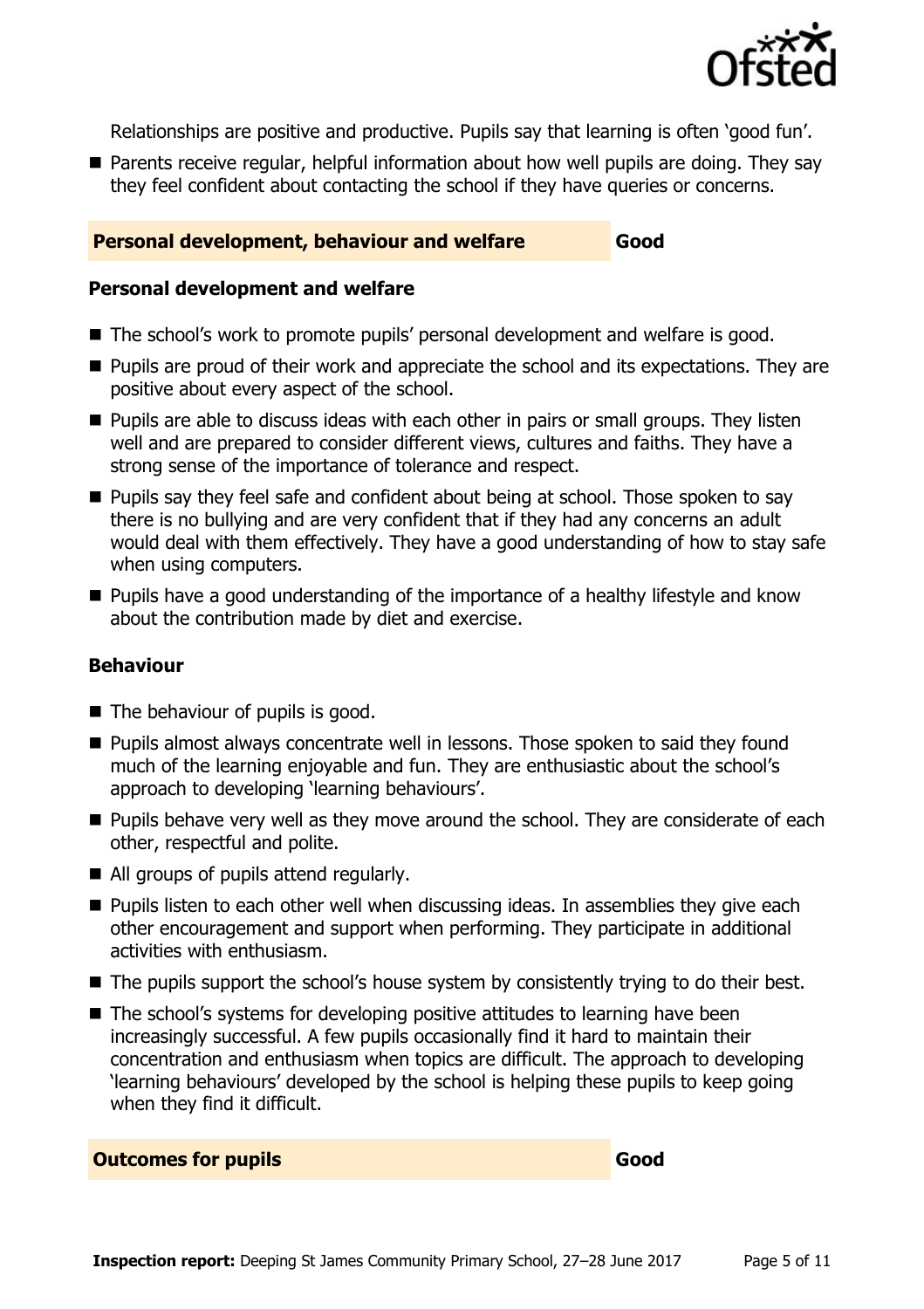

- Across the school, current pupils are making good progress from their starting points.
- **Pupils make strong progress in key stage 2. In 2016 they made above average** progress in writing. Their progress in reading and mathematics was well above average. Progress was also strong in 2015.
- **Pupils make good progress across a wide range of subjects. They cover a lot of** information in detail and with high expectations for the presentation of their work.
- Disadvantaged pupils are making good progress from their starting points, as are those who have special educational needs and/or disabilities.
- The most able pupils, including those who are disadvantaged, make consistently good progress. They often receive additional support or benefit from more stretching tasks during lessons.
- Across the different year groups, pupils are developing secure skills in mathematics. They are confident in their use of calculations.
- **Pupils are confident readers and enjoy tackling difficult books with enthusiasm. They** develop a good understanding of how to sound out letters in key stage 1. The proportion who met the expected level in the Year 1 phonics check has been consistently above average.
- **Pupils are able to write with accuracy and are secure in their use of specific techniques.** They have a strong grasp of punctuation, grammar and spelling.
- **Pupils are ready for the next stage of their education because they have secure skills** and a positive attitude to learning.
- Some pupils in Year 2 did not make sufficient progress when they were in Year 1. Although they are now making good progress, some are still catching up, especially in their writing and mathematical skills.

#### **Early years provision Good Good**

- Children make a good start in the Reception Year.
- They respond quickly to the clear routines and the imaginative learning environment. They behave well and participate in activities with enthusiasm.
- Staff provide good support for learning during independent activities where children are exploring ideas and concepts. Sessions are planned well.
- Children listen well during whole class sessions. They get on well with each other and feel safe and secure.
- The arrangements for safeguarding are secure and thorough.
- Leadership of the early years provision is strong. Staff have a good understanding of strengths and any areas that require further development. Staff have received regular training.
- The outdoor learning area has a good level of imaginative resources. For example, a 'pirate boat' provides a focal point for learning.
- 'Cheeky challenges' are used to provide engagement with parents. All adults have the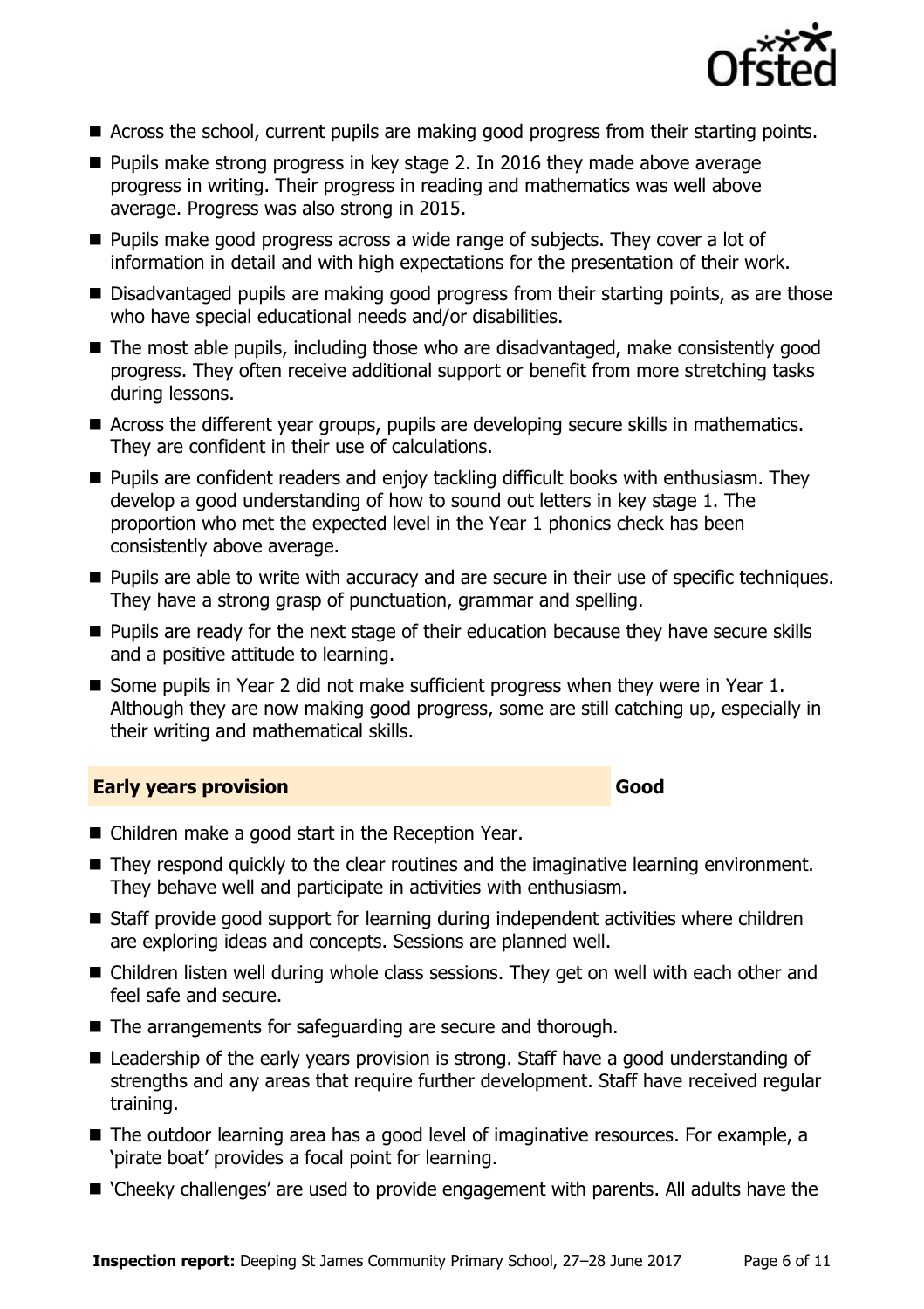

opportunity to make a contribution to the learning records that are kept.

- **Phonics and numeracy are taught effectively and children develop their skills** systematically across their time in the Reception Year.
- Children make good progress from their starting points and are ready for Year 1.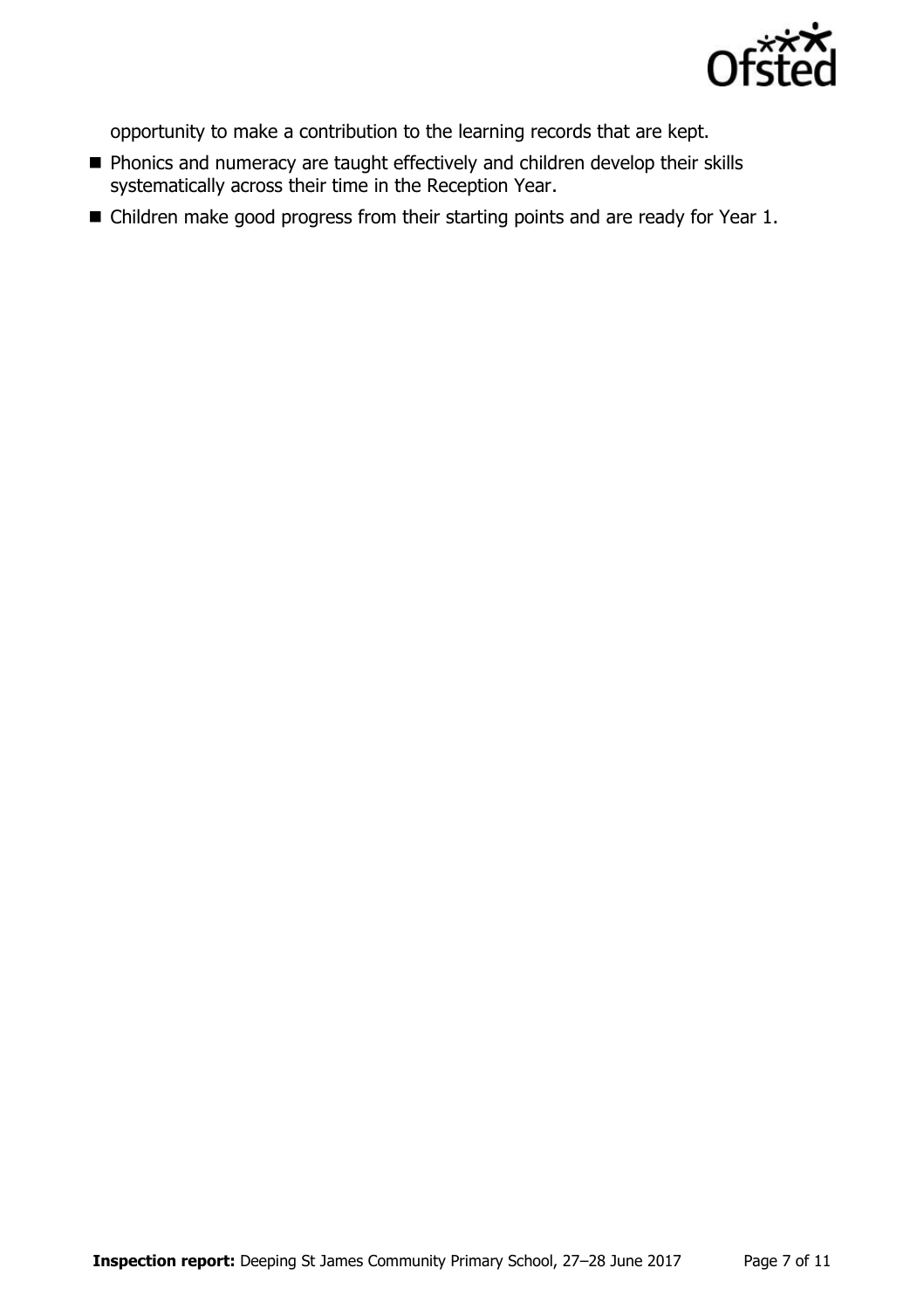

## **School details**

| Unique reference number | 120396       |
|-------------------------|--------------|
| Local authority         | Lincolnshire |
| Inspection number       | 10031137     |

This inspection of the school was carried out under section 5 of the Education Act 2005.

| Type of school                      | Primary                                 |
|-------------------------------------|-----------------------------------------|
| School category                     | Maintained                              |
| Age range of pupils                 | 4 to 11                                 |
| <b>Gender of pupils</b>             | Mixed                                   |
| Number of pupils on the school roll | 214                                     |
| Appropriate authority               | The governing body                      |
| <b>Chair</b>                        | <b>Tim Hutton</b>                       |
| <b>Headteacher</b>                  | Ian Wilkinson                           |
| Telephone number                    | 01778 342 314                           |
| Website                             | www.deeping-st-james.lincs.sch.uk       |
| <b>Email address</b>                | enquiries@deeping-st-james.lincs.sch.uk |
| Dates of previous inspection        | 24-25 March 2015                        |

#### **Information about this school**

- The school meets requirements on the publication of specified information on its website.
- This is an average-sized primary school. Almost all pupils are White British.
- The children in Reception attend on a full-time basis.
- The proportion of pupils supported by the pupil premium is below the national average.
- The proportion of pupils who have special educational needs and/or disabilities is average.
- The school meets the government's floor standards, which set the minimum expectations for pupils' attainment and progress in reading, writing and mathematics by the end of Year 6.
- The school site is also the base for 'Jimmy D's'. This is a playgroup and after-school club. This setting is not managed by the school and receives a separate Ofsted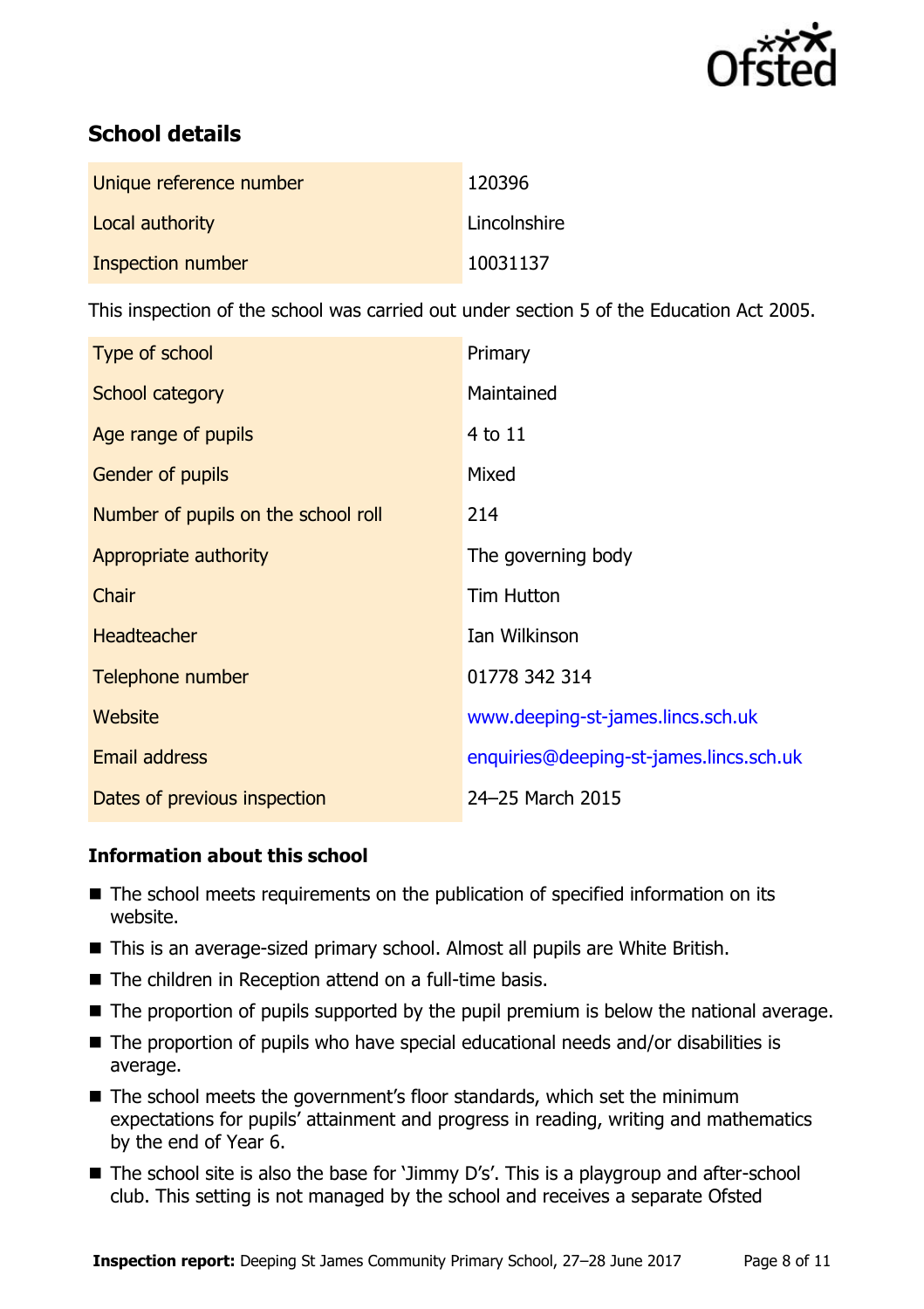

inspection report.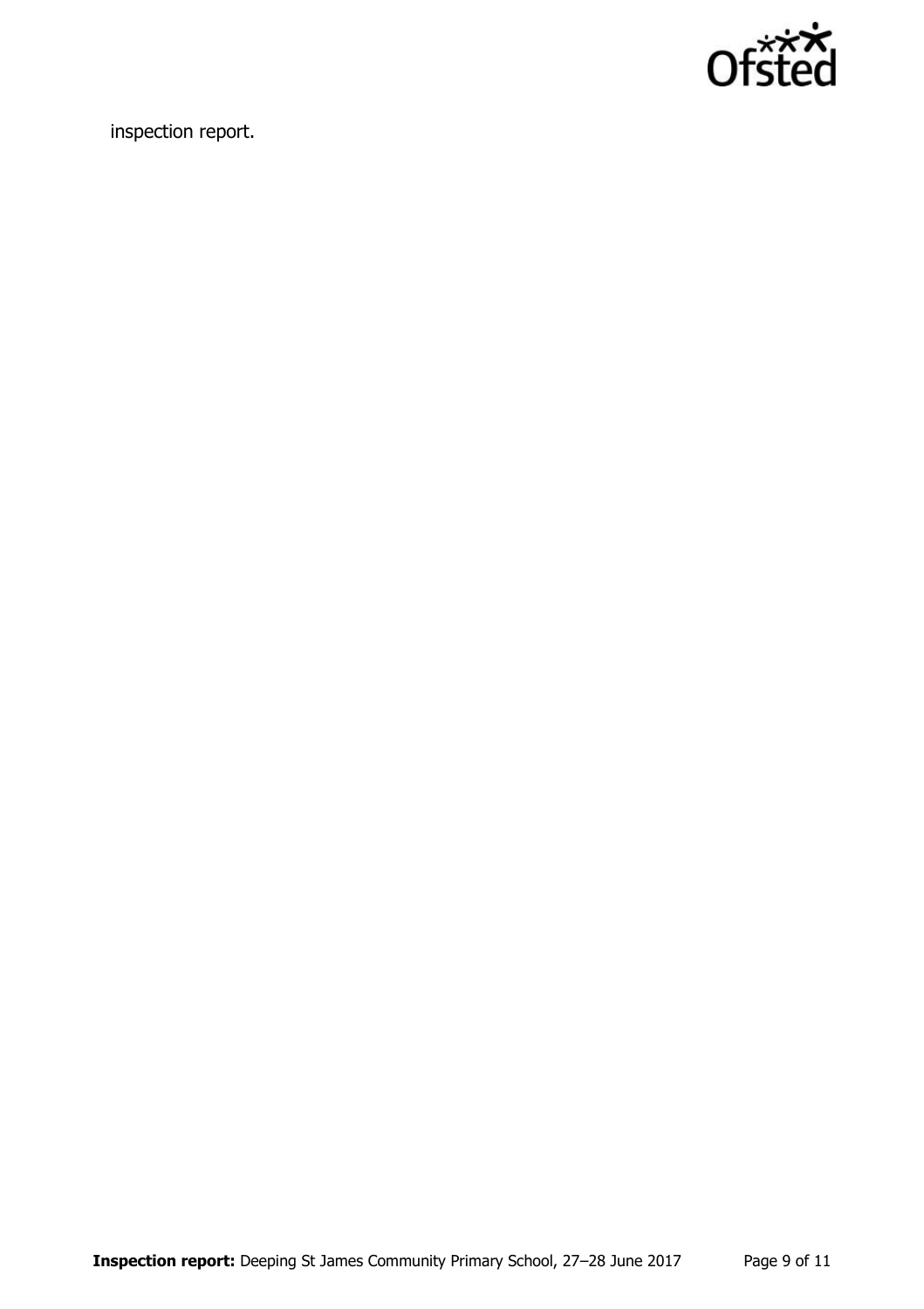

## **Information about this inspection**

- Inspectors visited 17 lessons, or parts of lessons. One lesson was observed jointly with the headteacher.
- **Inspectors also looked at work in pupils' books and heard several pupils read.**
- $\blacksquare$  Inspectors had discussions with pupils throughout the inspection.
- Inspectors held discussions with the headteacher, subject leaders, other staff and three members of the governing body.
- Inspectors took account of the 26 responses to the online questionnaire for parents, Parent View, and spoke to some parents during the inspection. Account was taken of 19 responses made to the staff questionnaire and 47 responses to the pupil questionnaire.
- Inspectors looked at a range of documents. This included the school's information about pupils' progress, policies, plans, self-evaluation and minutes of meetings of the governing body. They also took account of records kept by the school relating to behaviour, attendance and safeguarding.

#### **Inspection team**

David Bray, lead inspector **David Bray, lead inspector** 

**Elizabeth Mace Constanting Constanting Constanting Constanting Constanting Constanting Constanting Constanting Constanting Constanting Constanting Constanting Constanting Constanting Constanting Constanting Constanting**